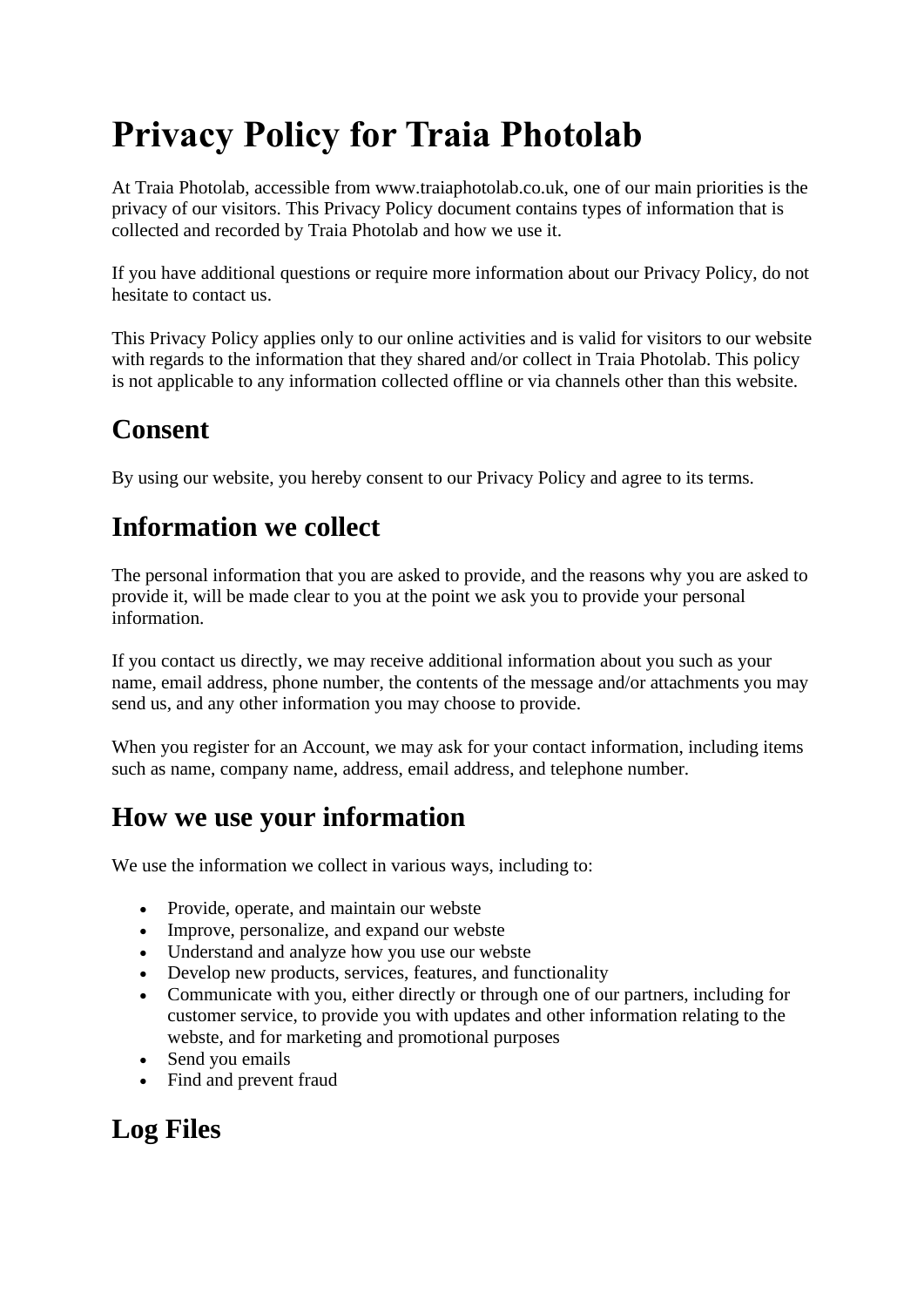Traia Photolab follows a standard procedure of using log files. These files log visitors when they visit websites. All hosting companies do this and a part of hosting services' analytics. The information collected by log files include internet protocol (IP) addresses, browser type, Internet Service Provider (ISP), date and time stamp, referring/exit pages, and possibly the number of clicks. These are not linked to any information that is personally identifiable. The purpose of the information is for analyzing trends, administering the site, tracking users' movement on the website, and gathering demographic information. Our Privacy Policy was created with the help of the [Privacy Policy Generator](https://www.privacypolicygenerator.info/) and the [Online Privacy Policy](https://www.privacypolicyonline.com/privacy-policy-generator/)  [Generator.](https://www.privacypolicyonline.com/privacy-policy-generator/)

## **Advertising Partners Privacy Policies**

You may consult this list to find the Privacy Policy for each of the advertising partners of Traia Photolab.

Third-party ad servers or ad networks uses technologies like cookies, JavaScript, or Web Beacons that are used in their respective advertisements and links that appear on Traia Photolab, which are sent directly to users' browser. They automatically receive your IP address when this occurs. These technologies are used to measure the effectiveness of their advertising campaigns and/or to personalize the advertising content that you see on websites that you visit.

Note that Traia Photolab has no access to or control over these cookies that are used by thirdparty advertisers.

# **Third Party Privacy Policies**

Traia Photolab's Privacy Policy does not apply to other advertisers or websites. Thus, we are advising you to consult the respective Privacy Policies of these third-party ad servers for more detailed information. It may include their practices and instructions about how to optout of certain options.

You can choose to disable cookies through your individual browser options. To know more detailed information about cookie management with specific web browsers, it can be found at the browsers' respective websites.

## **CCPA Privacy Rights (Do Not Sell My Personal Information)**

Under the CCPA, among other rights, California consumers have the right to:

Request that a business that collects a consumer's personal data disclose the categories and specific pieces of personal data that a business has collected about consumers.

Request that a business delete any personal data about the consumer that a business has collected.